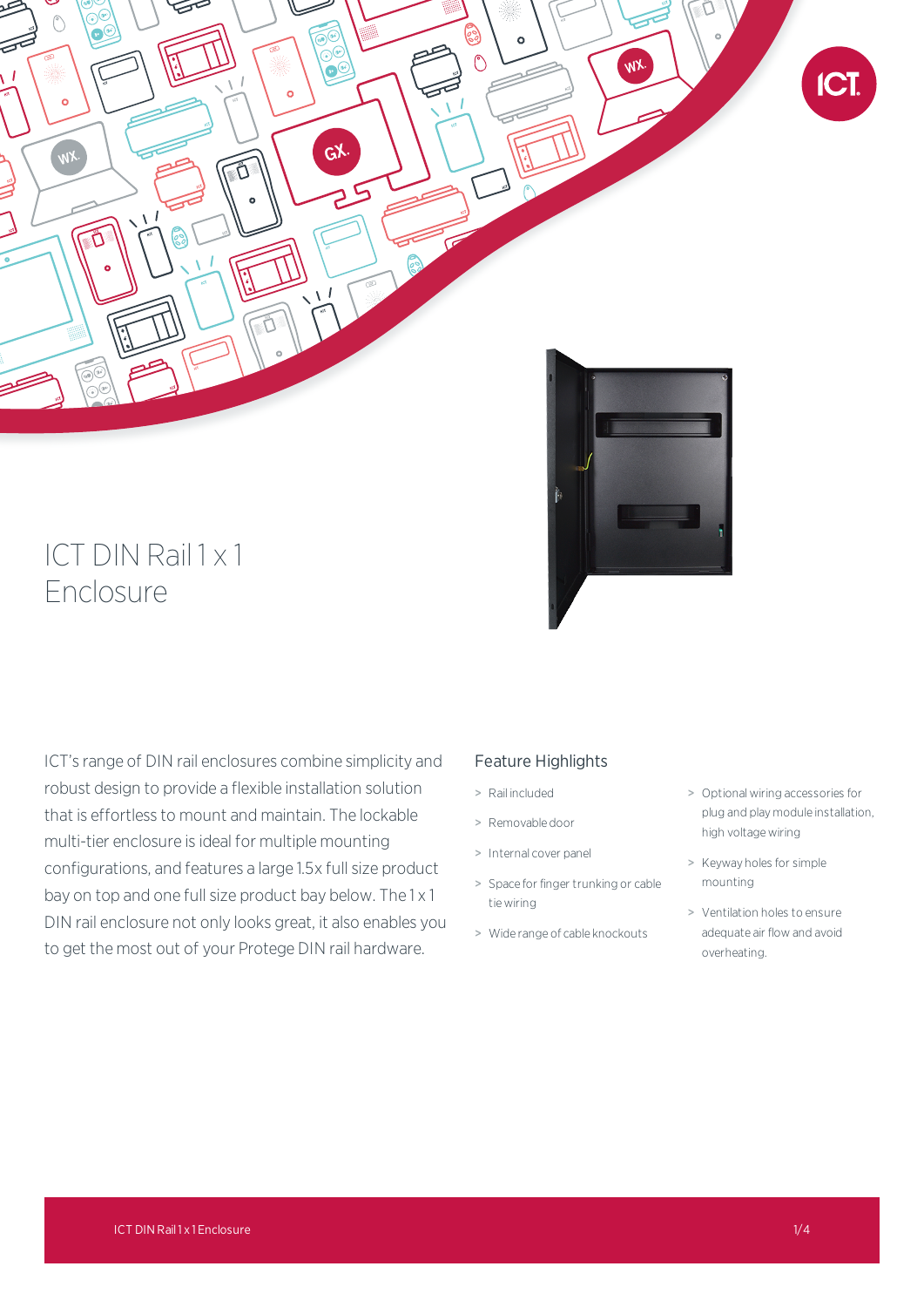#### Robust Design

Made with powder coated 1mm steel, the enclosure is structurally robust. The enclosure is rated to IP50, where temperatures are expected to vary between -10°C and +40°C (14°F and 104°F), with an average relative humidity of approximately 75 % (noncondensing).

#### Easy Access and Maintenance

The enclosure has a removable door and removable cover panelfor fast, simple mounting and maintenance. The cover panel protects wiring and provides a professional look to the installation, while still allowing easy access to the front panel LED indicators ofthe installed DIN rail modules.

You can also remove the lower rail to install a 7Ah battery.

#### Installation and Operation

Keyway holes on the back of the enclosure ensure simple surface mounting on an interior wall.

Ventilation holes allow for adequate air flow to prevent overheating.

#### Finger Trunking and Cable Tie Points

Space (25mm) is provided above and below DIN module locations for finger trunking or use of the cable tie points for secure, clean wiring. Multiple knockouts for trunking and field wiring are available in convenient locations on the cabinet body.

#### Electrical Connection

Includes a knockout for a standard panel mount IEC mains voltage connector.

### Earth Connection

Bonding wire looms for earth connection to the enclosure and door are supplied.

#### Tamper Switch

The enclosure includes a tamper switch, used to send signals to the monitoring station or remote computer that the enclosure has been opened.

#### Included Accessories

The enclosure comes supplied with a cabinet accessory pack including:

- > Cam lock
- > Tamper switch
- > Tamper bracket

#### Optional Accessories

The enclosure may also be used with:

- > A Fused Panel Mount IEC C14 Socket to allow plug and play installation of power supply modules
- > A Quick Connect RS-485 DaisyChain Cable loom for easy installation and connection of all DIN rail modules
- > A Mylar Blanking Panel(EN-DIN-MYLAR) to allow covering of unused product bays

#### Flexible Mounting Options

Featuring a large 1.5x full size product bay on top and one full size product bay below, the enclosure is ideal for multiple mounting configurations.

The large upper product bay can mount:

- > Three half sized DINrail modules (e.g. Protege one door controller, 2A power supply, half sized expander modules), or
- > One full sized and one half sized DINrail module

The standard lower product bay can mount:

- > One full sized DINrail module (e.g. Protege two door controller, 4A or 8A power supply, full sized expander modules), or
- > Two half sized DINrail modules, or
- > One 7Ah battery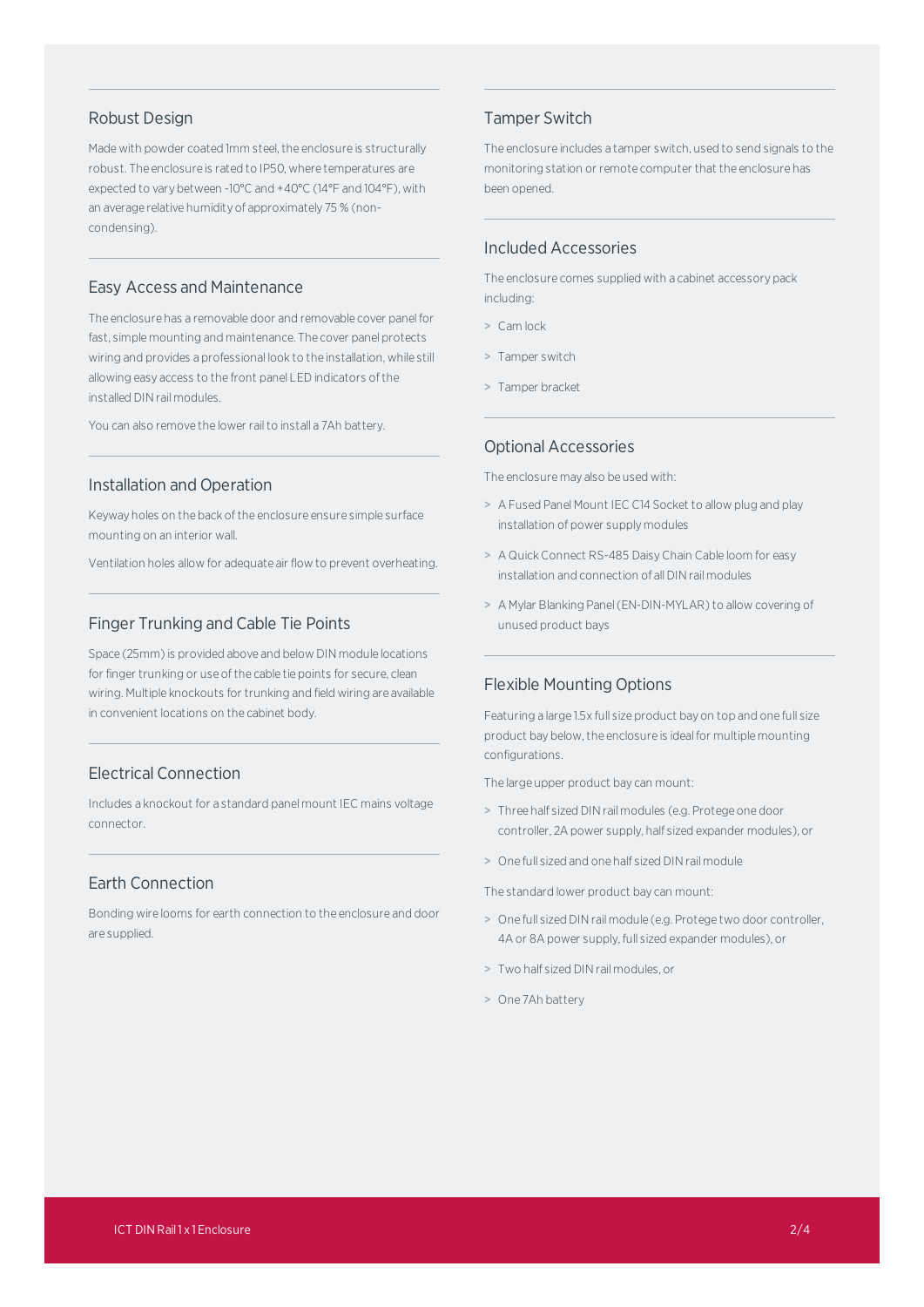## Technical Specifications

The following specifications are important and vital to the correct operation of this product. Failure to adhere to the specifications will result in any warranty or guarantee that was provided becoming null and void.

| <b>Ordering Information</b>        |                                                                                              |
|------------------------------------|----------------------------------------------------------------------------------------------|
| $EN-DIN-11$                        | DIN Rail Enclosure 1 x 1 Wall-Mount Metal Cabinet                                            |
| EN-DIN-11V                         | Fire Reporting DIN Rail Enclosure 1 x 1 Wall-Mount Metal Cabinet                             |
| <b>Cable Entry</b>                 |                                                                                              |
| Cable Knockouts                    | 8 conduit cable knockouts                                                                    |
|                                    | 1 knockout for IEC mains voltage connector                                                   |
| Cable Tie Points                   | 11 points for field wiring                                                                   |
| Cables                             | Supports the Fused Panel Mount IEC C14 Socket and the Quick Connect RS-485 Daisy Chain Cable |
| <b>Earthing</b>                    |                                                                                              |
| Wire Looms                         | Bond wire looms included for earth connection to the enclosure                               |
| <b>Accessories</b>                 |                                                                                              |
| Tamper                             | Dedicated hardware tamper input                                                              |
| Lock                               | Cam lock                                                                                     |
| <b>Environmental IP Rating</b>     |                                                                                              |
| IP Rating                          | <b>IP50</b>                                                                                  |
| <b>Dimensions</b>                  |                                                                                              |
| Finger Trunking Space              | 25mm                                                                                         |
| Dimensions $(H \times W \times D)$ | 400 x 280 x 102mm (15.7 x 11 x 4")                                                           |
| Weight                             | 4.0kg (8.8lb)                                                                                |

Integrated Control Technology continually strives to increase the performance of its products. As a result these specifications may change without notice. We recommend consulting our website (www.ict.co) for the latest documentation and product information.

### Regulatory Notices

#### UL/ULC Installation Cabinet Options

- > UL294
- > UL1076
- > ULC-ORD-C1076-86
- > CAN/ULC-S319

#### CE – Compliance with European Union (EU)

By design,the enclosures for all ICT products complywith the EN50131 standards. Tamper protection against removal ofthe cover as well as removal from mounting is provided by the tamper switch.

#### AS/NZS 2201.1 Class 5

Protege systems conform to AS/NZS 2201.1:2007 Class 5 intruder alarm systems standards for the construction, operation, performance and installation of intruder alarm equipment and systems installed in client's premises.

> For a full regulatory and approval list please visit the ICT website.